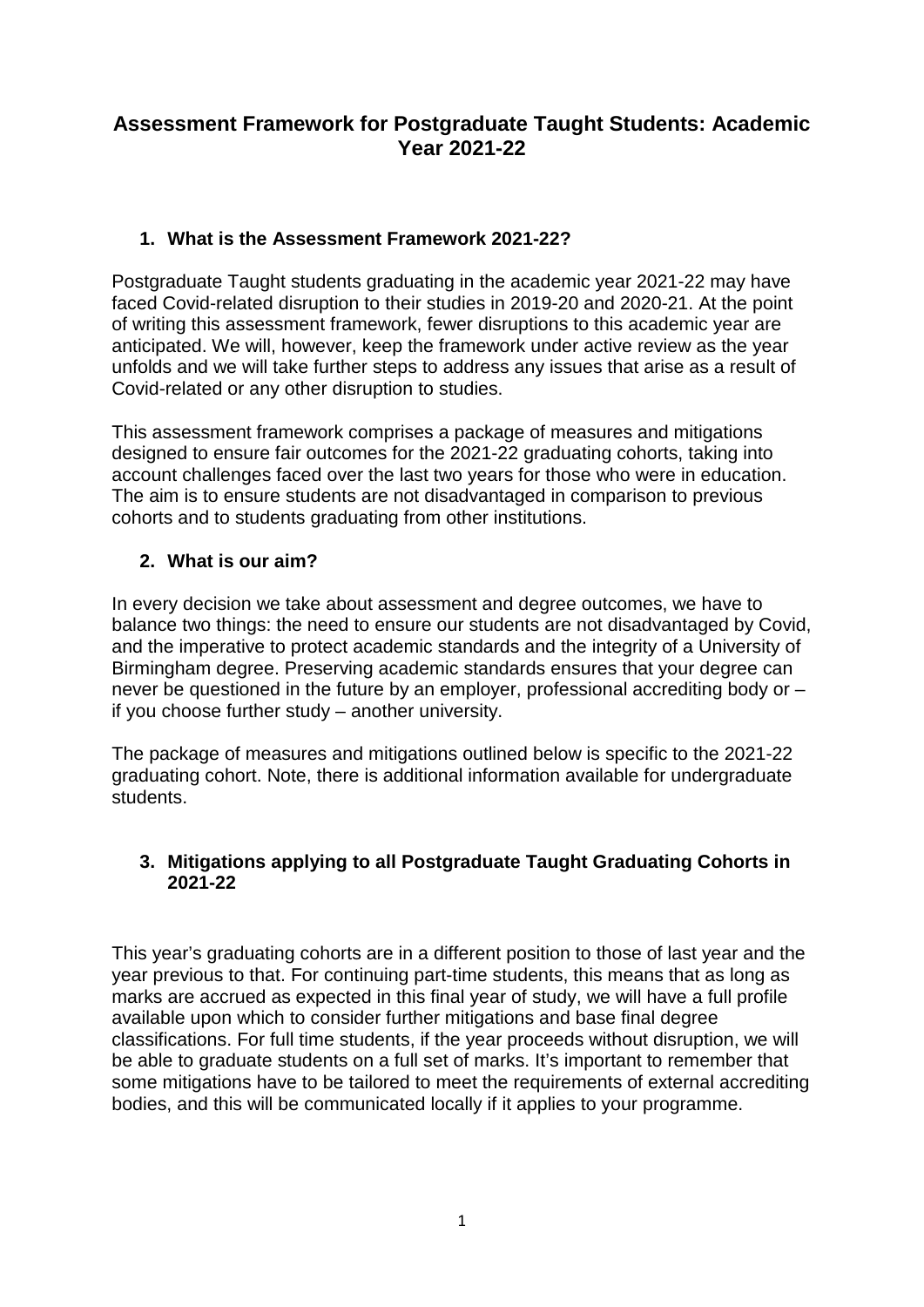Mitigations for the final examination boards for 2021-22 (summer and autumn 2022)

- Exam boards will consider the total marks profile of individual students, particularly in the case of borderline classifications, to ensure that any Covidrelated disruption is taken into account. In each case, the Exam Board will assure itself that each student has met their programme learning outcomes and gained any core competencies required for professional accreditation.
- The impact of extenuating circumstances (ECs) will be considered as usual at Exam Boards; students are required to submit their reasons for requesting ECs and extensions as usual, and as much supporting evidence as possible should be supplied for extensions beyond 5 days. NOTE: If students wish to request a deferral of any assessments, they are also required to submit their reasons and as much supporting evidence as possible. Deferred assessments for taught modules will be scheduled for the Supplementary Period in August and they will take the same format as the original assessments.
- We will compare the module marks achieved by this year's graduating cohort with that of the last three years' cohorts to ensure you are not disadvantaged. If we find a variation beyond the normal variation between years, we are able to scale marks accordingly at the summer exam boards. In order to do this we would need the support of our External Examiners and in each programme we have to be certain we are in alignment with the requirements of individual professional bodies

#### **4. Additional information for part-time students entering their final year in 2021-2022**

• For students now in the final year of a multi-year part-time postgraduate taught programme, (for example, year three of a three year programme), the marks you have carried forward from each year relate to the Regulations in place at the time. The Regulations in place in each year of study will be taken into account at final award Boards when calculating the student's degree. This refers to (where applicable, depending on the cohort), the Policy on Fair Outcomes and Fair Assessments for PGT students "Fair Assessment Policy") published in January 2021, and (where applicable, depending on the cohort) the Framework for Assessment and Progression of Undergraduate and Postgraduate Taught Graduating Cohorts ("the Emergency Framework") developed in spring 2020. This will be communicated locally if it applies to your programme. For PGT students graduating in 2021/22, if they were also studying in 2019/20 and/or 2020/21 the requirement to have achieved a mark of 40 or more in all taught modules does not apply for credits attempted in those years; the requirement to pass all taught modules to be awarded a